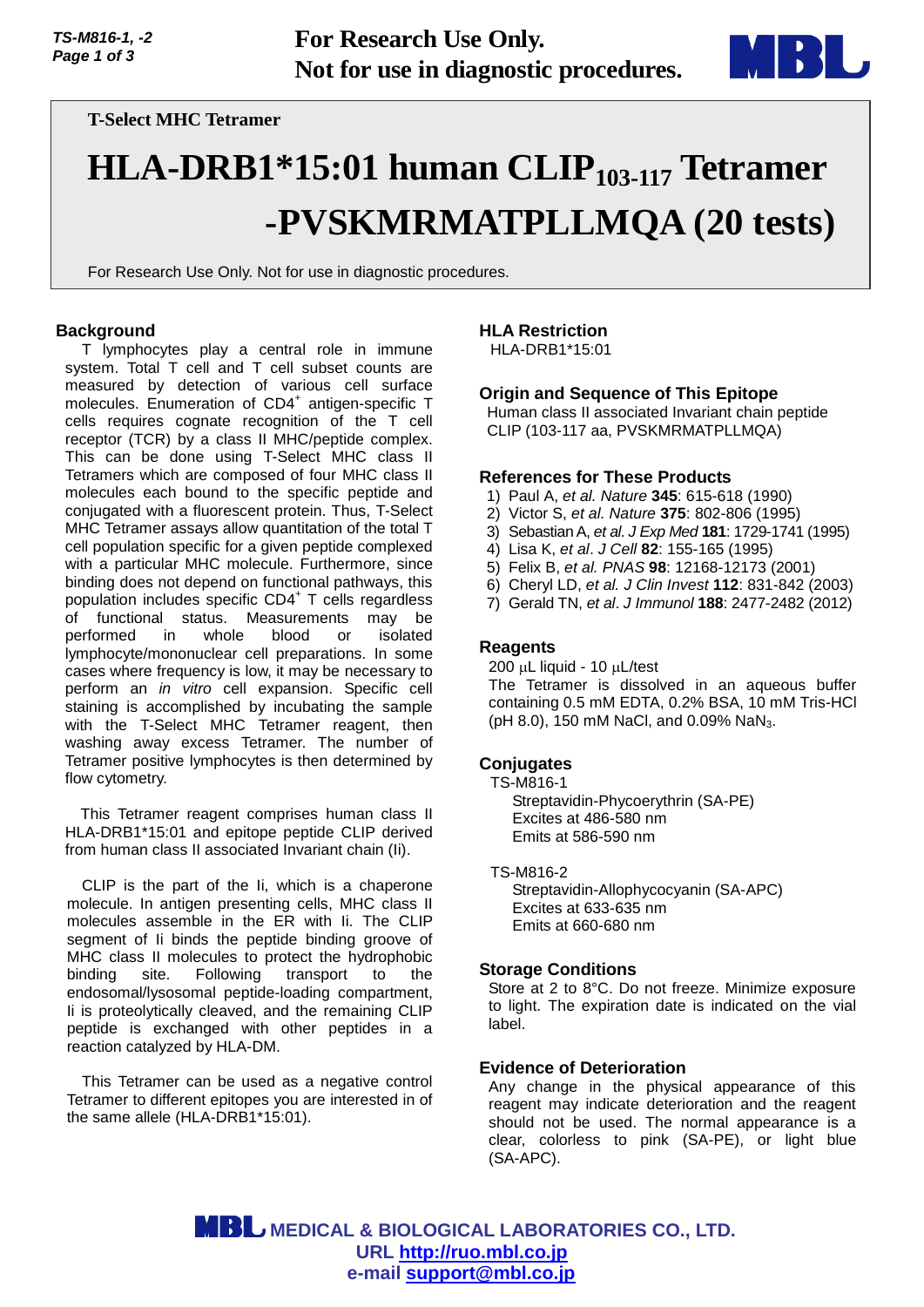## **Usage**

This reagent is for use with standard flow cytometry methodologies.

## **References for T-Select MHC Tetramer**

Altman JD, *et al. Science* **274**: 94-96 (1996) McMichael AJ, *et al. J Exp Med* **187**: 1367-1371 (1998) Bodinier M, *et al. Nat Med* **6**: 707-710 (2000)

## **Statement of Warnings**

- 1. This reagent contains 0.09% sodium azide. Sodium azide under acidic conditions yields hydrazoic acid, an extremely toxic compound. Azide compounds should be flushed with running water while being discarded. These precautions are recommended to avoid deposits in metal piping in which explosive conditions can develop. If skin or eye contact occurs, wash excessively with water.
- 2. Specimens, samples and material coming in contact with them should be handled as if capable of transmitting infection and disposed of with proper precautions.
- 3. Never pipette by mouth and avoid contact of samples with skin and mucous membranes.
- 4. Minimize exposure of reagent to light during storage or incubation.
- 5. Avoid microbial contamination of reagent or erroneous results may occur.
- 6. Use Good Laboratory Practices (GLP) when handling this reagent.

# **Materials Required But Not Supplied**

- 12 x 75 mm polypropylene test tubes
- Transfer pipettes
- Pipettors and disposable pipette tips
- Vortex mixer
- Centrifuge capable of 150 x g or 400 x g
- Aspirator
- PBS
- Red blood cell lysis reagent
- Anti-CD4-FITC, Beckman Coulter, Inc., PN A07750
- 7-AAD Viability Dye, Beckman Coulter, Inc., PN A07704
- Clear Back (human FcR blocking reagent), MBL, PN MTG-001

# **Procedure for Whole Blood**

- 1. Collect blood by venipuncture into a blood collection tube containing an appropriate anti-coagulant.
- 2. Add 10  $\mu$ L of T-Select MHC Tetramer to each 12 x 75 mm test tube.
- 3. Add 200 µL of whole blood into each test tube.
- 4. Vortex gently.
- 5. Incubate for 30-60 minutes at 2-8°C or room temperature (15-25°C) protected from light.
- 6. Add any additional antibodies (e.g. anti-CD4) and vortex gently.
- 7. Incubate for 30 minutes at 2-8°C protected from light.
- 8. Lyse red blood cells using commercially available reagents.
- 9. Prepare samples according to description of the package insert.
- 10. Analyze prepared samples by flow cytometry. If necessary, store the samples at 2-8°C protected from light for a maximum of 24 hours prior to analysis.

## **Procedure for Peripheral Blood Mononuclear Cells**

- 1. Prepare peripheral blood mononuclear cells (PBMC) according to established procedures. Cells should be re-suspended at a concentration of 2 x 10<sup>7</sup> cells/mL. 50  $\mu$ L of sample is required for each T-Select MHC Tetramer determination.
- 2. Add 10  $\mu$ L of Clear Back (human FcR blocking reagent, MBL, PN MTG-001) to each 12 x 75 mm test tube.
- 3. Add 50  $\mu$ L PBMC into each test tube (e.g. 1 x 10<sup>6</sup>) cells per tube).
- 4. Incubate for 5 minutes at room temperature.
- 5. Add 10  $\mu$ L of T-Select MHC Tetramer and vortex gently.
- 6. Incubate for 30-60 minutes at 2-8°C or room temperature (15-25°C) protected from light.
- 7. Add any additional antibodies (e.g. anti-CD4) and vortex gently.
- 8. Incubate for 30 minutes at 2-8°C protected from light.
- 9. Add 3 mL of PBS or FCM buffer (2% FCS/0.09% NaN3/PBS).
- 10. Centrifuge tubes at 400 x g for 5 minutes.
- 11. Aspirate or decant the supernatant.
- 12. Resuspend the pellet in 500  $\mu$ L of PBS with 0.5% formaldehyde.
- 13. Analyze prepared samples by flow cytometry. If necessary, store the samples at 2-8°C protected from light for a maximum of 24 hours prior to analysis.

# **Limitations**

- 1. For optimal results with whole blood, retain specimens in blood collection tubes at room temperature, while rocking, prior to staining and analyzing. Refrigerated specimens may give aberrant results.
- 2. Recommended cell viability for venous blood specimens is > 90%.
- 3. Prolonged exposure of cells to lytic reagents may cause white blood cell destruction and loss of cells in the population of interest.
- 4. All red blood cells may not lyse under the following conditions: nucleated red blood cells, abnormal protein concentration or hemoglobinopathies. This may cause falsely decreased results due to unlysed red blood cells being counted as leukocytes.